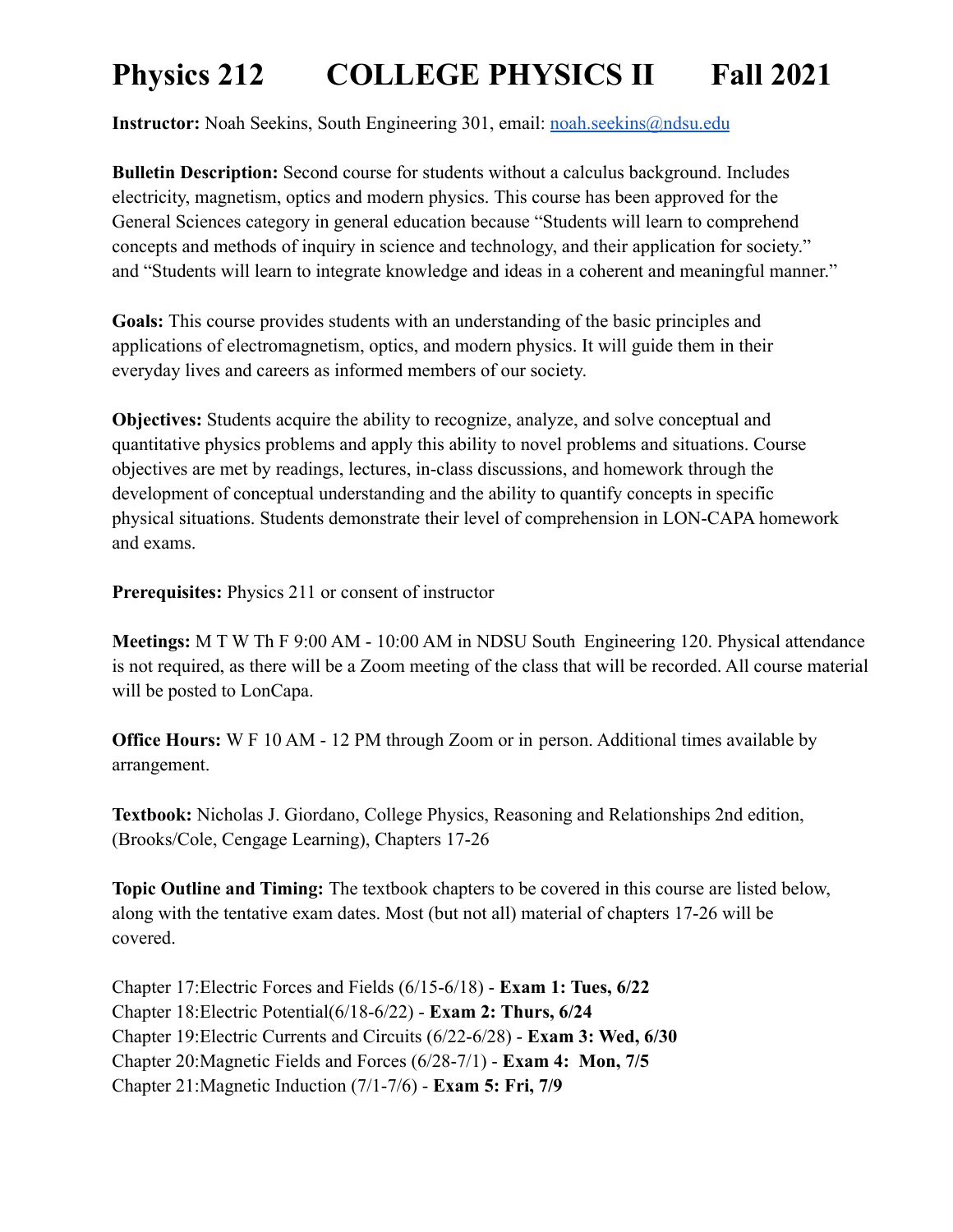Chapter 22:Alternating-Current Circuits (7/6-7/12) - **Exam 6: Wed, 7/14** Chapter 23:Electromagnetic Waves (7/12-7/15) - **Exam 7: Mon, 7/19** Chapter 24:Geometrical Optics (7/15-7/21) - **Exam 8: Fri, 7/23** Chapter 25:Wave Optics (7/21-7/26) - **Exam 9: Mon, 7/30** Chapter 26:Applications of Optics (7/26-8/2) - **Exam 10: , Wed, 8/4**

**Format:** This is a Hyflex class. The instructor plans to be physically present. Lecture material will be discussed in class, with the option to attend remotely. In addition, recordings of the lecture time will be made available to allow students to study course material asynchronously. The in-class activities involve some traditional lecture plus discussions with a focus on critical thinking and problem solving. Paper flash cards may be distributed and used. Students are encouraged to engage in in-class discussions and ask questions at any time during or after class. Class announcements will be made through email.

**LON-CAPA:** This course does not use Blackboard. Instead, the LON-CAPA course management system will be used to post homework, lecture notes, grades, and other information. LON-CAPA can be accessed by selecting the appropriate server at http://www.ndsu.edu/physics/lon capa/. Your username is everything to the left of the  $\omega$  in your NDSU email address (use all lowercase letters). For example, if your email address is Sheldon.Cooper.2@ndsu.edu, then your LON-CAPA username is sheldon.cooper.2. Initially you create your own password by following the link "Forgot Password". For help using LON-CAPA contact your instructor or laboratory technician Paul Omernik (SE110, Paul.Omernik@ndsu.edu, 231-7047). Technology concerns other than Lon-Capa can be addressed to IT Help Desk; Email: ndsu.helpdesk@ndsu.edu, Call: 701-231-8685 (option 1)

| Set#           | Coverage         | <b>Assigned</b> | Due     | # of Problems |
|----------------|------------------|-----------------|---------|---------------|
|                | Ch 17            | 6/15/21         | 6/23/21 | 10            |
| $\overline{2}$ | Ch 18            | 6/15/21         | 6/25/21 | 10            |
| 3              | Ch 19            | 6/15/21         | 7/1/21  | 10            |
| 4              | Ch 20            | 6/15/21         | 7/6/21  | 10            |
| 5              | Ch <sub>21</sub> | 6/15/21         | 7/10/21 | 10            |
| 6              | Ch 22            | 6/15/21         | 7/15/21 | 10            |
| 7              | Ch <sub>23</sub> | 6/15/21         | 7/20/21 | 10            |

**Homework:** 10 homework problem sets, each containing 10 problems (with 8 attempts for each problem), will be assigned via the LON-CAPA online system.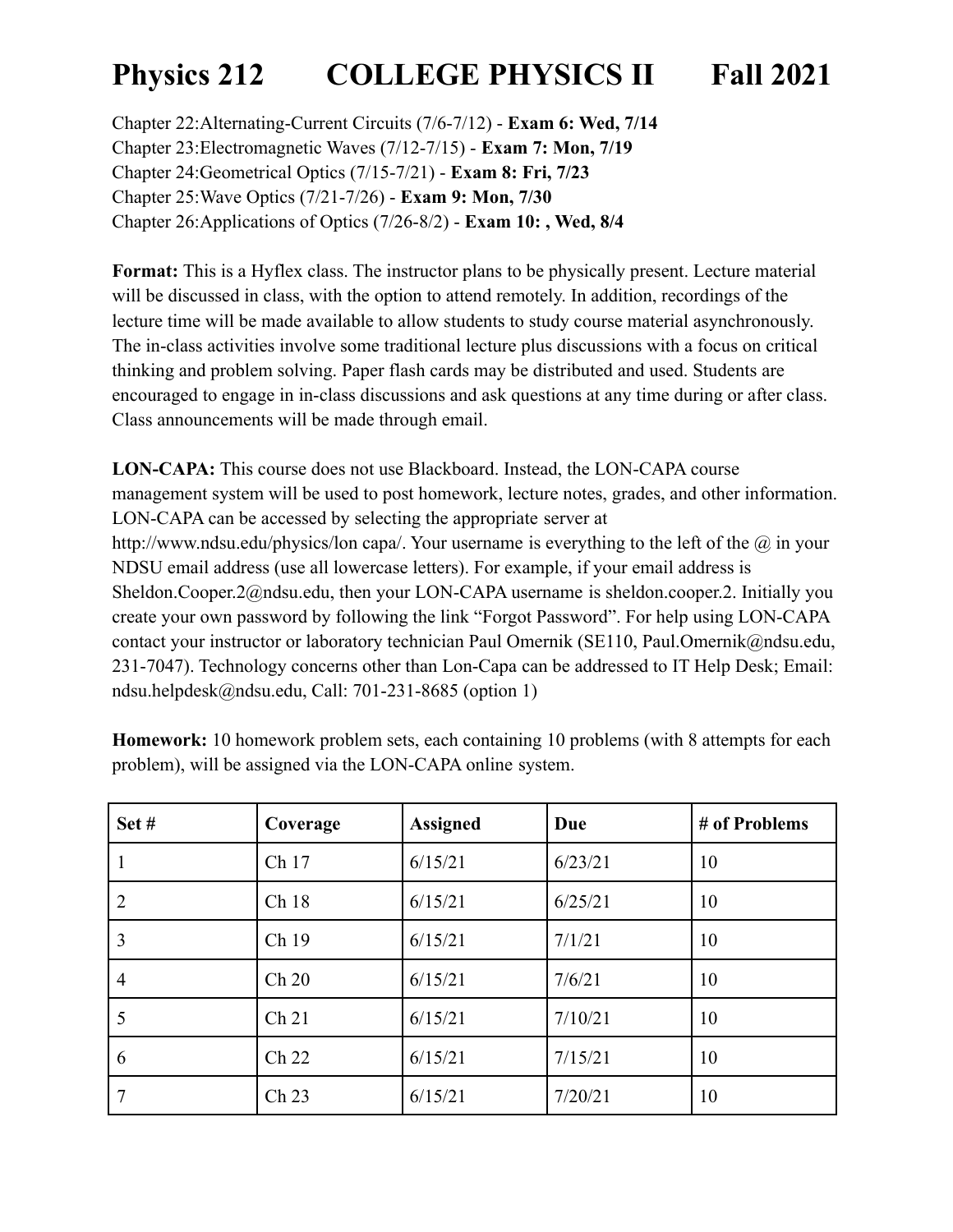| 8  | Ch 24            | 6/15/21 | 7/24/21 | 10 |
|----|------------------|---------|---------|----|
| -Q | Ch <sub>25</sub> | 6/15/21 | 7/31/21 | 10 |
| 10 | Ch <sub>26</sub> | 6/15/21 | 8/5/21  | 10 |

**Exams:** 10 exams (including the final) will be given. For each exam (including the final), 5 questions need to be solved within 20 minutes. Each exam covers one single chapter (as specified on the preceding page). Each correctly solved problem earns 2 points. The two lowest-scoring exams will be dropped. The other 8 exams will count towards the final score. The total number of points from the exams is thus 80.

All exams are "open notes" (i.e., using computers and notes is permitted during an exam). Exams can be taken from any location, including the classroom. Students bring a device (computer, laptop, even a cell phone may work) that allows them to access and answer the exam questions through Lon-Capa during exam time. Scantrons will not be used. No makeup exams will be scheduled

**Grading:** Grading will be based on LON-CAPA homework score (max. 100 points) and 8 exams (max. 80 points). From the actual number of points and the maximal number  $(100 + 80 = 180$ points) the percentage will be calculated and used to grade according to: 90.0% -100% A, 80.0% - 90.0% B, 70.0% - 80.0% C, 60.0% - 70.0% D, 0% - 60.0% F. Expressed in points, this corresponds to: 162 - 180 A, 144 - 161 B, 126 - 143 C, 108 - 125 D, 0 - 107 F. The instructor reserves the right to lower the grade cutoffs in response to class performance, but they will not be raised.

**Student Illness:** Do not come to class if you are sick or if you have been exposed to individuals who tested positive for COVID-19 and/or you have been notified to self-quarantine due to exposure. Please protect your health and the health of others by staying home and participate in class remotely. For information on COVID-19, symptoms, testing, and steps to stay healthy see https://www.ndsu.edu/studenthealthservice/ covid 19/. If you are unable to attend class at the regularly scheduled time due to illness, contact the instructor for alternate arrangements, especially for exams and extensions of homework due dates.

**Face coverings and physical distancing:** As NDSU has switched to an optional mask wearing policy, this course will have optional mask wearing for those who are fully vaccinated. Presenting your complete vaccination card to the instructor at any point during the course period will allow for optional mask wearing for the remainder of the course.

Of course, it is still recommended that a mask be worn, or that class be attended online if students are feeling any sort of sickness.